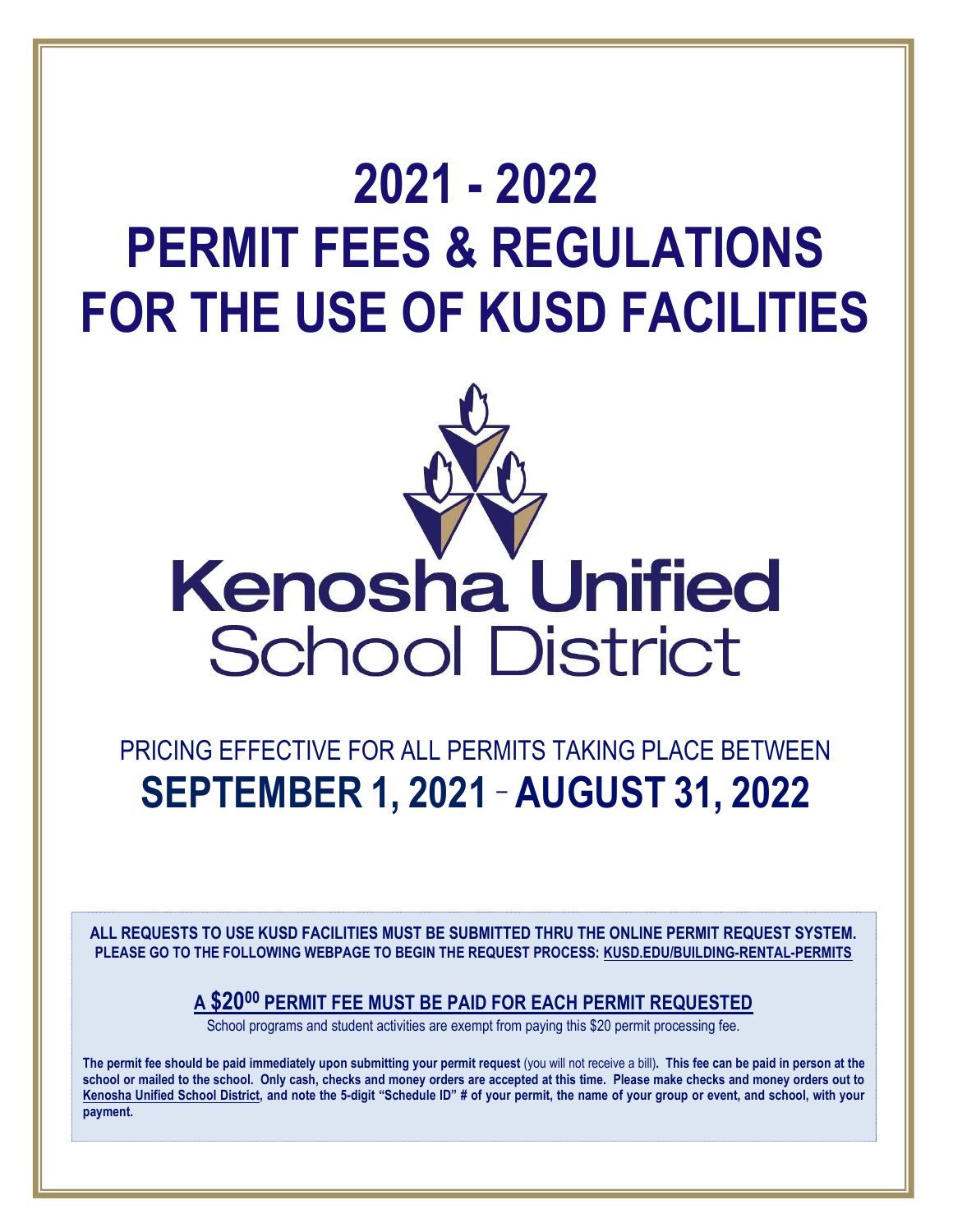#### GENERAL REGULATIONS FOR ALL AREAS AS PER SCHOOL BOARD POLICIES: 1330, 1331 & 1610

- 1. All permits for use of school property must be requested online at www.kusd.edu/building-rental-permits. To initiate the request process, follow the step-by-step instructions provided at this link. Paper permits are not accepted.
- 2. Due to the online permit process, permit requests for use of school facilities must be submitted at least three (3) weeks in advance of the date of desired use. It is highly recommended that you request your permit as far in advance as possible. Last minute requests cannot be guaranteed.
- 3. Fees: Each permit request is charged an initial Permit Processing Fee of twenty dollars (\$20.00). In order for your request to be finalized, this fee shall be paid at the building being requested to use promptly upon entering your request. The rental fee per hour applies from the time the user group enters the building until the user group leaves. There are additional fees charged for custodial, auditorium, kitchen, and stadium personnel, when applicable. Payment must be paid within 30 days of the billing or shall be subject to the accrual of interest at a rate of twelve-percent (12%) per annum, as per Board Policy & Rule 1330. Fees are listed on the following pages.
- 4. Liability: User shall assume full liability for any personal injury or property damage arising in connection with the event. A Certificate of Insurance for one-million dollars (\$1,000,000.00) covering the event is required.
- 5. User agrees to indemnify the school district for any damage to the building or equipment resulting from the event. Repair or replacement shall be made to the satisfaction of the school district.
- 6. Cancellation/Denial of Permits: Vandalism or violation of permit provisions shall be grounds for cancellation of the permit and denial of future permit requests. Permits may be canceled or denied if the event is contrary to School Board Policy, conflicts with School District schedules, or has the potential of inciting disorders that could be a danger to personnel or property, as determined by the Director of Facilities Services.
- 7. Illegal games of chance are not permitted.
- 8. Facilities are to be used only for the purpose and areas specified by the permit. Transferring of permits if not permitted.
- 9. Smoking is prohibited at all school buildings and school property. Possession/use of intoxicants and controlled substances is prohibited.
- 10. Registered Sex Offenders must obtain prior approval from the Superintendent of Schools before organizing and/or attending any school sponsored event/activity on school premises. Refer to School Board Policy 1610 for more information.
- 11. User must arrange for their equipment to be unloaded and reloaded. School personnel or students are not available for such work.
- 12. School personnel shall supervise events and perform stage operations when considered necessary by the school administrator.
- 13. Snow Removal: If it snows, or other winter precipitation such as freezing rain occurs, between the end of the last school day prior to a building rental (this could be on the same day as the rental) and the rental use, and that snow necessitates plowing or salting operations, the permit user/holder will have the option of paying a \$200 snow removal charge, or canceling the permit.
- 14. KUSD has an alert system in all of our buildings to warn building occupants of an active threat (dangerous person(s) with the intent of doing harm to others) in the building. Permit holders are strongly encouraged to watch the short video on the KUSD website Building Permit homepage. Link to video: <https://drive.google.com/file/d/0B4YruYCDgG6Hdy1HNlRHc2lCVlE/view>

| or to borroor Board rightly room for complete group classmoation accomptions. |                                                           |                                                                                   |                       |                            |           |                  |
|-------------------------------------------------------------------------------|-----------------------------------------------------------|-----------------------------------------------------------------------------------|-----------------------|----------------------------|-----------|------------------|
|                                                                               | Policy<br><b>Classification</b>                           | <b>Examples</b>                                                                   | \$20<br>Permit<br>Fee | <b>Rental Fee (Hourly)</b> |           | <b>Custodial</b> |
| <b>Priority</b><br>Use                                                        |                                                           |                                                                                   |                       | Partial<br>Cost            | Full Cost | Overtime<br>Fee  |
| 1                                                                             | <b>School Activity</b><br>Group                           | Cheerleading; School Socials;<br>Intramural Sports; School Clubs                  | No                    | No                         | No        | Yes              |
| 2                                                                             | Recreation<br>Department<br>Sponsored<br>Groups           | Senior Citizens; Summer Recreation;<br>Summer Playground; Senior<br>Swim/Exercise | No.                   | No.                        | No        | Yes              |
| 3                                                                             | School Related<br><b>Activity Groups</b>                  | Parent-Teacher Grps.; Parent Booster<br>Grps.                                     | No                    | No                         | No        | Yes              |
| 4                                                                             | Non-Curriculum<br><b>Related Student</b><br><b>Groups</b> | Religious Student Grps.; Bible Study<br><b>Grps.: Chess Club</b>                  | Yes                   | No                         | No        | <b>Yes</b>       |
| 5                                                                             | Kenosha Unified<br>Community<br><b>Youth Groups</b>       | <b>Student Activity: Scouts; Youth</b><br>Grps. and Clubs; Swim Teams             | Yes                   | Yes [see<br>note below]    | No        | <b>Yes</b>       |
| 6                                                                             | Kenosha Unified<br>Community<br>Groups                    | Adult Activity: Churches; Public<br>Information Mtgs; Museum                      | Yes                   | No                         | Yes       | Yes              |
| 7                                                                             | For-Profit and<br><b>Other Groups</b>                     | Private Recreational Activities; Men's<br>Basketball Grps.; Universities/Colleges | Yes                   | No                         | Yes       | Yes              |

#### Classification of Groups Renting School District Facilities

Refer to School Board Policy 1331 for complete group classification descriptions.

#### Note: Rental fees may or may not be waived based on the nature of the organization:

- Groups where organizers, coaches, leaders, or other individuals associated with the group are not compensated for their volunteer work will have fees waived by the District. This includes, but is not limited to, Scouts and recreational sports programs, such as the Boys & Girls Club recreational teams.
- Groups where organizers, coaches, leaders, or other individuals associated with the group are compensated in some financial manner for their services will be charged the partial rental fee rate. This includes, but is not limited to, club sports teams and travel teams.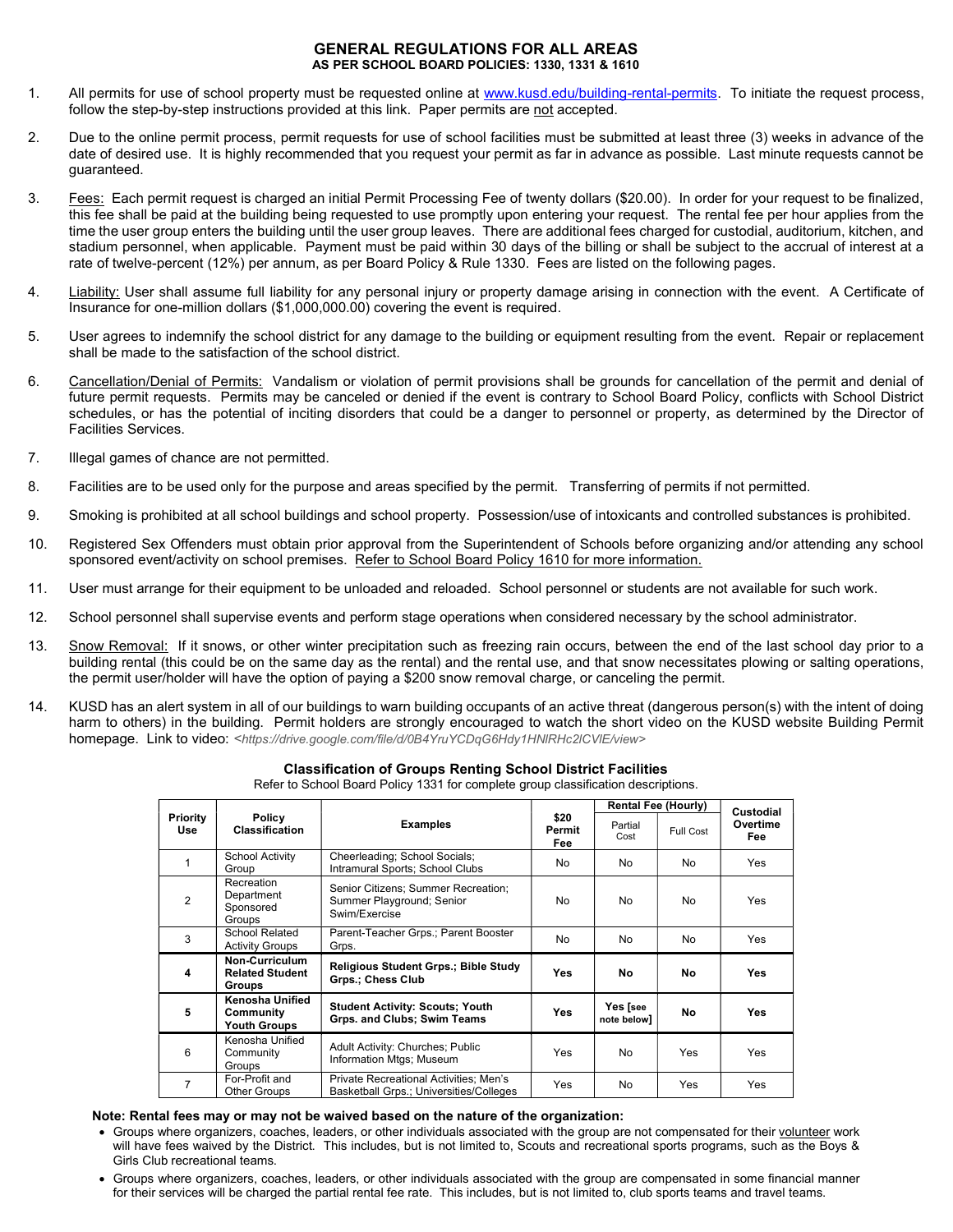In addition to the General Regulations

- 1. Initial Charge is a one-time cost per event in addition to hourly pool rental rate.
- 2. Number of participating swimmers must be noted on permits, based on maximum allowable attendance.
- 3. Swimming Supervisor Requirements: The user shall provide a supervisor who must be 21 years or older. This individual's name must be listed on the permit.

#### 4. LIFEGUARD REQUIREMENTS:

All lifeguards must have up-to-date lifeguard, firstaid, and CPR certification on file at the Recreation Department. A list of approved lifeguards is available upon request at the Recreation Department, 2717 – 67th Street, Phone 359-6255, and online: http://www.kusd.edu/departments/recreation-0.

Recreational-Type Swim: One Advanced Guard, certified by the American Red Cross (ARC), is required for each 25 swimmers.

Instructional-Type Swim: One ARC Water Safety Instructor (WSI) is required for the first 25 swimmers. One Advanced Guard, certified by ARC, is required for each additional 25 swimmers.

- 5. All scheduling and payment arrangements of lifeguards must be made between the user and the lifeguard.
- 6. Swimmers with contagious diseases, open wounds, or sores, and/or wearing any type of bandages will not be permitted in the pool area.
- 7. All swimmers must furnish their own suit and towel.
- 8. No street shoes are allowed on pool deck.
- 9. A soap shower is required before entering the pool.
- 10. All regulations relating to maximum swimmer capacity and pool safety must be enforced by the Lifeguard Supervisor.

| <b>SWIMMING POOL FEES</b>      |
|--------------------------------|
| INCLUDES LOCKER & SHOWER ROOMS |

| <b>SCHOOL</b>   | <b>MAXIMUM</b><br><b>CAPACITY</b> | <b>INITIAL</b><br><b>CHARGE</b> | <b>PARTIAL COST</b><br><b>RENTAL FEE</b><br><b>PER HOUR</b> | <b>FULL COST</b><br><b>RENTAL FEE</b><br><b>PER HOUR</b> |
|-----------------|-----------------------------------|---------------------------------|-------------------------------------------------------------|----------------------------------------------------------|
| Reuther         | 50                                | \$123.00                        | \$26.00                                                     | \$35.00                                                  |
| Tremper         | 75                                | \$180.00                        | \$33.00                                                     | \$45.00                                                  |
| <b>Bradford</b> | 100                               | \$244.00                        | \$50.00                                                     | \$67.00                                                  |
| Vernon          | 30                                | \$72.75                         | \$15.00                                                     | \$20.00                                                  |

In addition to the General Regulations

- 1. Permission to use specific apparatus, sound system or scoreboard must be obtained from the Principal.
- 2. All contracting, scheduling, and payment arrangements of school approved scoreboard operators must be made by the user.
- 3. Basketballs, volleyballs, and other playing equipment, and towels must be provided by the user.
- 4. Rubber soled shoes are required for all sport/game activities.
- 5. Spectators and children are not permitted at athletic practice sessions.

| LOCKER & SHOWER ROOMS: ADD \$18.00 PER HOUR |                                                      |                                                             |                                                          |  |  |
|---------------------------------------------|------------------------------------------------------|-------------------------------------------------------------|----------------------------------------------------------|--|--|
| <b>SCHOOL</b>                               | <b>BLEACHER</b><br><b>SEATING</b><br><b>CAPACITY</b> | <b>PARTIAL COST</b><br><b>RENTAL FEE</b><br><b>PER HOUR</b> | <b>FULL COST</b><br><b>RENTAL FEE</b><br><b>PER HOUR</b> |  |  |
| <b>Bradford Fieldhouse</b>                  | 2500                                                 | \$140.00                                                    | \$186.00                                                 |  |  |
| Indian Trail Fieldhouse                     | 2296                                                 | \$156.00                                                    | \$208.00                                                 |  |  |
| Indian Trail Upper Gym                      | None                                                 | \$34.00                                                     | \$46.00                                                  |  |  |
| Tremper P.E. Center                         | None                                                 | \$62.00                                                     | \$124.00                                                 |  |  |
| <b>Tremper Gym</b>                          | 1680                                                 | \$68.00                                                     | \$91.00                                                  |  |  |
| <b>Tremper Upper Gym</b>                    | None                                                 | \$28.00                                                     | \$38.00                                                  |  |  |
| <b>Reuther Gym</b>                          | 377                                                  | \$27.00                                                     | \$53.00                                                  |  |  |

### HIGH SCHOOL GYMNASIUM FEES LOCKER & SHOWER ROOMS: ADD \$18.00 PER HOUR

#### MIDDLE & ELEMENTARY GYMNASIUM FEES INCLUDES LOCKER & SHOWER ROOMS, UNLESS NOTED

| <b>SCHOOL</b>                                                                                                                                                          | <b>BLEACHER</b><br><b>SEATING</b><br><b>CAPACITY</b> | <b>PARTIAL COST</b><br><b>RENTAL FEE</b><br><b>PER HOUR</b> | <b>FULL COST</b><br><b>RENTAL FEE</b><br><b>PER HOUR</b> |
|------------------------------------------------------------------------------------------------------------------------------------------------------------------------|------------------------------------------------------|-------------------------------------------------------------|----------------------------------------------------------|
| <b>Bullen</b>                                                                                                                                                          | 294                                                  | \$30.00                                                     | \$59.00                                                  |
| Lance                                                                                                                                                                  | 300                                                  | \$30.00                                                     | \$59.00                                                  |
| Lincoln                                                                                                                                                                | 172                                                  | \$27.00                                                     | \$53.00                                                  |
| Mahone                                                                                                                                                                 | 1476                                                 | \$46.00                                                     | \$91.00                                                  |
| Washington                                                                                                                                                             | 216                                                  | \$27.00                                                     | \$53.00                                                  |
| Brass, EBSOLA, Frank, Nash, Pleasant<br>Prairie, Somers, Stocker                                                                                                       |                                                      | \$23.00                                                     | \$46.00                                                  |
| Bose, Forest Park, Grant, Grewenow,<br>Harvey, Hillcrest, Jefferson, Jeffery,<br>McKinley, Prairie Lane, Roosevelt,<br>Southport, Strange, Vernon, Whittier,<br>Wilson |                                                      | \$19.00                                                     | \$38.00                                                  |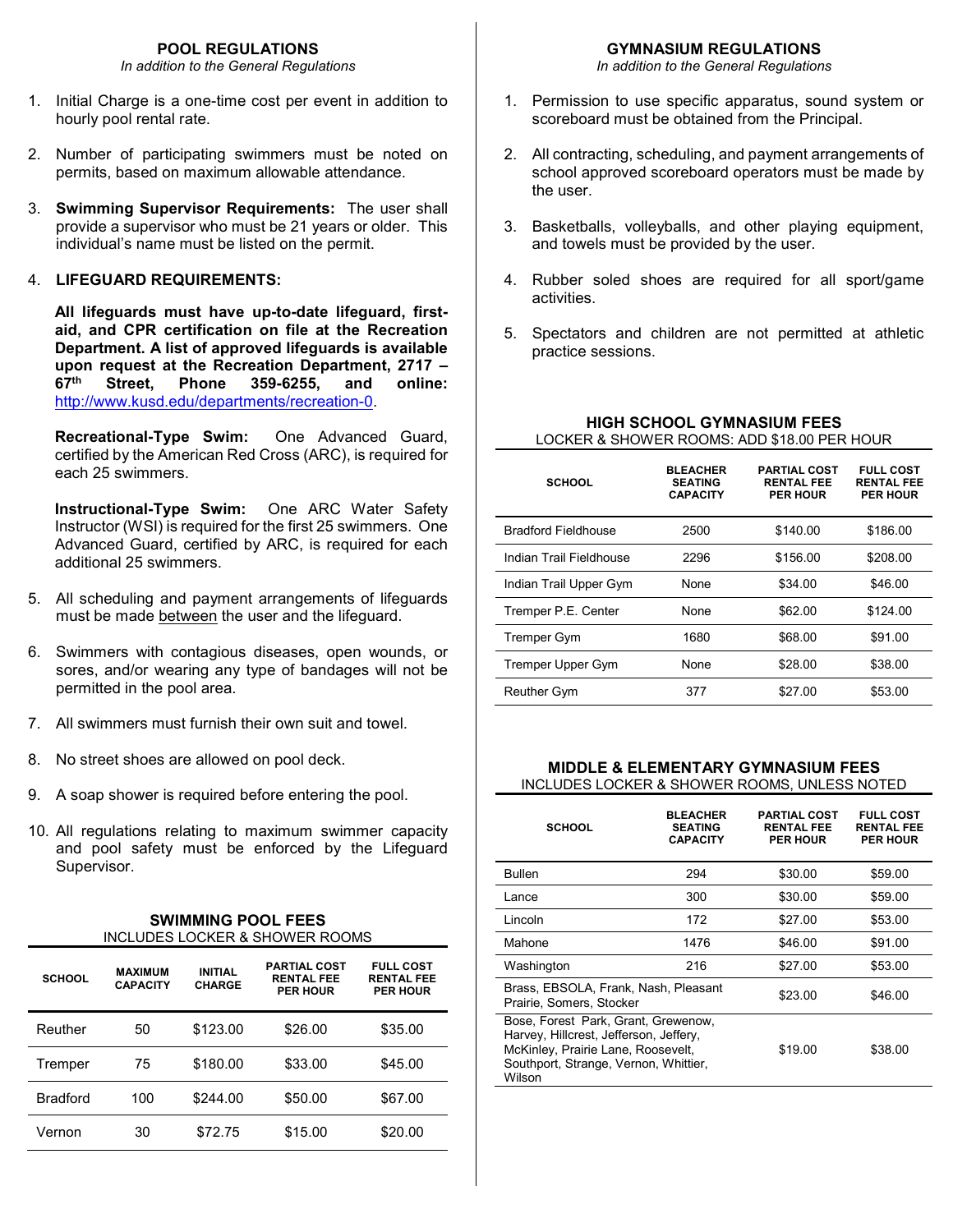#### AUDITORIUM REGULATIONS

In addition to the General Regulations

- 1. The rental fee per hour includes the use of the auditorium, available lighting, sound system, upright piano, adjoining dressing rooms and projection booth.
- 2. Additional fees are charged for facility managers, stage hands, and custodial staff when such services are required.
- 3. Ticket printing and sales are the responsibility of the user. Ticket numbering data is available from the Facilities Services Department.
- 4. Organization must pay the cost of tuning the piano. Tuner must be approved by the KUSD Fine Arts Department (359-7760).
- 5. Temporary stage extensions or attachments to existing walls or floors are prohibited.
- 6. All detailed arrangements must be made at least two (2) weeks in advance with facility manager who is responsible for assigning stage manager, stage hands, and ushers required for activity.
- 7. If interested in using a grand piano at Bradford, Indian Trail, or Tremper High School, please contact the Fine Arts Department (359-7760) for rates and availability.

AUDITORIUM FEES

| <b>SEATING</b><br><b>CAPACITY</b> | <b>RENTAL FEE</b><br><b>PER HOUR</b> |
|-----------------------------------|--------------------------------------|
| 1,027                             | \$110.00<br>\$77.00                  |
| 1080                              | \$160.00<br>\$112.00                 |
| 1,156                             | \$110.00<br>\$77.00                  |
| 120                               | \$42.00                              |
| 1,410                             | \$110.00<br>\$77.00                  |
| 776                               | \$67.00                              |
| 840                               | \$67.00                              |
| 943                               | \$87.00                              |
| 574                               | \$87.00                              |
| 636                               | \$67.00                              |
|                                   |                                      |



Indian Trail Auditorium

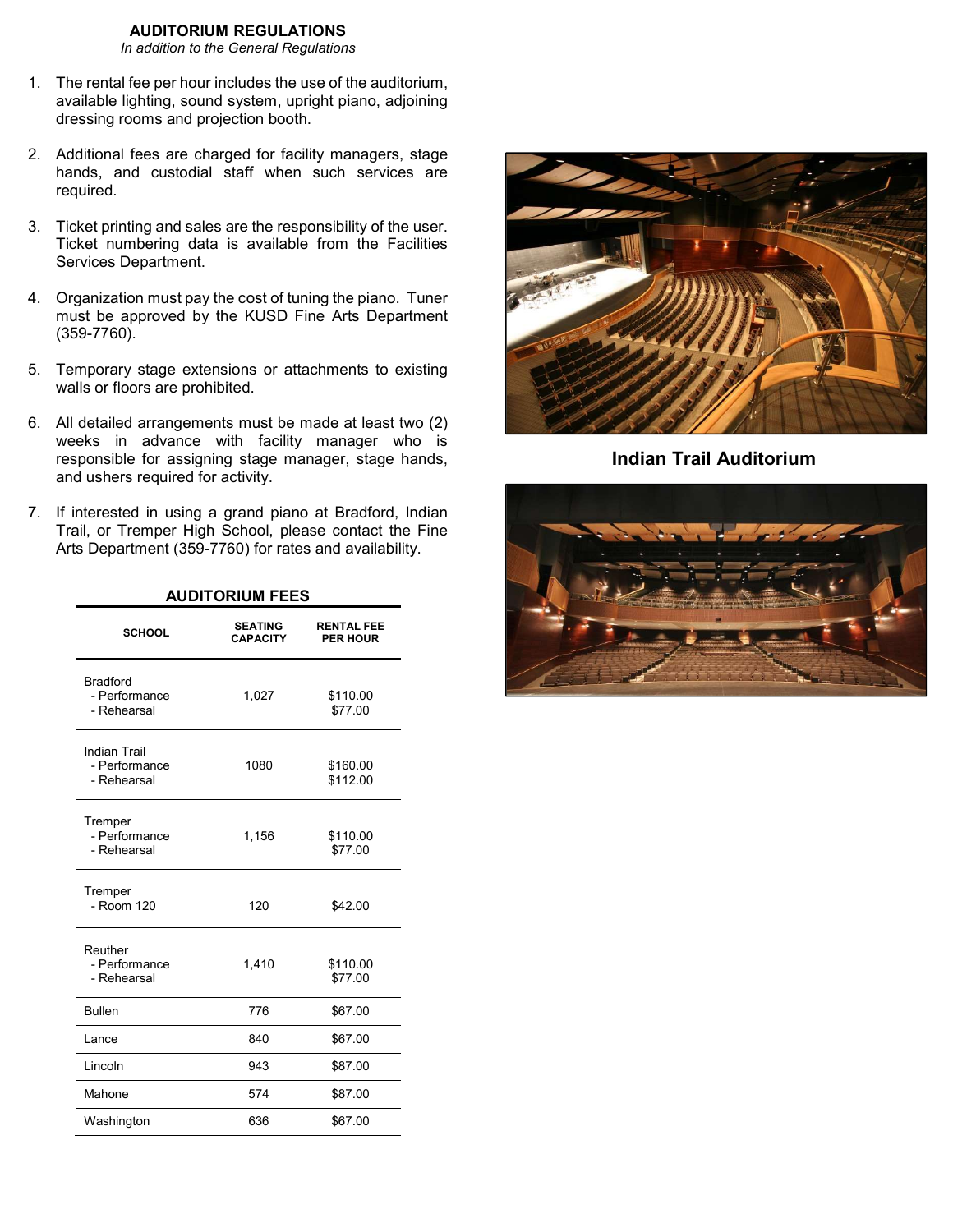| <b>AREA</b>                                                                                                                            | <b>SCHOOL</b>                                                                                                                                 | <b>SEATING CAPACITY</b> | <b>PARTIAL COST</b><br><b>RENTAL FEE PER</b><br><b>HOUR</b> | <b>FULL COST RENTAL</b><br><b>FEE PER HOUR</b> |
|----------------------------------------------------------------------------------------------------------------------------------------|-----------------------------------------------------------------------------------------------------------------------------------------------|-------------------------|-------------------------------------------------------------|------------------------------------------------|
|                                                                                                                                        | <b>Bradford</b>                                                                                                                               | 504                     | \$53.00                                                     | \$71.00                                        |
| Cafeterias &                                                                                                                           |                                                                                                                                               |                         |                                                             |                                                |
| <b>Multi-Purpose Rooms:</b>                                                                                                            | Indian Trail                                                                                                                                  | 675                     | \$72.00                                                     | \$96.00                                        |
|                                                                                                                                        | Reuther                                                                                                                                       | 140                     | \$36.00                                                     | \$49.00                                        |
|                                                                                                                                        | Tremper                                                                                                                                       | 648                     | \$53.00                                                     | \$71.00                                        |
|                                                                                                                                        | LakeView                                                                                                                                      | 120                     | \$36.00                                                     | \$49.00                                        |
|                                                                                                                                        | Bullen                                                                                                                                        | 338                     | \$36.00                                                     | \$49.00                                        |
|                                                                                                                                        | Lance                                                                                                                                         | 295                     | \$36.00                                                     | \$49.00                                        |
|                                                                                                                                        | Mahone                                                                                                                                        | 600                     | \$53.00                                                     | \$71.00                                        |
|                                                                                                                                        | Lincoln                                                                                                                                       | 300                     | \$36.00                                                     | \$49.00                                        |
|                                                                                                                                        | Washington                                                                                                                                    | 333                     | \$36.00                                                     | \$49.00                                        |
|                                                                                                                                        |                                                                                                                                               |                         |                                                             |                                                |
|                                                                                                                                        | Brass, EBSOLA, Nash, Pleasant Prairie, Prairie Lane,<br>Stocker, Whittier                                                                     |                         | \$36.00                                                     | \$49.00                                        |
|                                                                                                                                        | Bose, Forest Park, Grewenow, Jeffery, Somers, Vernon                                                                                          |                         | \$34.00                                                     | \$46.00                                        |
| <b>Classrooms:</b>                                                                                                                     | <b>Bradford Commons</b>                                                                                                                       |                         | \$36.00                                                     | \$48.00                                        |
|                                                                                                                                        | All District Classrooms                                                                                                                       |                         | \$34.00                                                     | \$46.00                                        |
| <b>Computer Labs:</b>                                                                                                                  | All District Computer Labs                                                                                                                    |                         | \$61.00                                                     | \$82.00                                        |
| <b>ESC Boardroom:</b>                                                                                                                  | Please call 359-6300 to reserve<br>the boardroom.                                                                                             | 238                     | \$32.00                                                     | \$43.00                                        |
| Fields - High School:                                                                                                                  | Does not include synthetic turf athletic fields and baseball/softball<br>fields - see additional pricing on next two pages                    |                         | \$11.00                                                     | \$21.00                                        |
| Fields - Middle School, Elementary School:*                                                                                            |                                                                                                                                               |                         | \$8.00                                                      | \$15.00                                        |
| Asphalt/Concrete Areas:*<br>(Fee is applicable if renting an asphalt/concrete area only. This fee                                      | Playgrounds, parking lots, concrete spaces                                                                                                    |                         | \$8.00                                                      | \$15.00                                        |
| will not be charged, in addition to rental fees for other space, if<br>rental includes spaces beyond just the asphalt/concrete areas.) |                                                                                                                                               |                         | *Note: These fees are charged hourly, not                   | daily as they had been in the past.            |
| Kitchens:                                                                                                                              | Bradford, Indian Trail, Tremper, EBSOLA                                                                                                       |                         | \$39.00                                                     | \$52.00                                        |
| Libraries:                                                                                                                             | Indian Trail, Bradford, Tremper, Mahone                                                                                                       |                         | \$43.00                                                     | \$57.00                                        |
|                                                                                                                                        | Reuther, Bullen, Lance, Lincoln, Washington, Brass,<br>EBSOLA, Frank, Nash, Somers, Stocker, Pleasant<br>Prairie, Prairie Lane                |                         | \$39.00                                                     | \$52.00                                        |
|                                                                                                                                        | Bose, Forest Park, Grant, Grewenow, Harvey, Jefferson,<br>Jeffery, KTEC, McKinley, Roosevelt, Southport, Strange,<br>Vernon, Whittier, Wilson |                         | \$35.00                                                     | \$47.00                                        |
| <b>Locker Rooms:</b>                                                                                                                   | Bradford, Indian Trail, Tremper, Mahone                                                                                                       |                         | N/A                                                         | \$18.00                                        |
| <b>Tennis Courts:</b>                                                                                                                  | Bradford, Indian Trail, Tremper                                                                                                               |                         | \$15.00                                                     | \$21.00                                        |
|                                                                                                                                        | Charged when rental takes place outside of regular custodian and/or building hours (i.e. weekends, holiday breaks, overnights)                |                         |                                                             |                                                |

# MISCELLANEOUS AREAS

Kitchen Supervision Fee …………………………………………………………………………......………… \$34.00 per hour To arrange for a Kitchen Supervisor, contact Food Services at 359-6382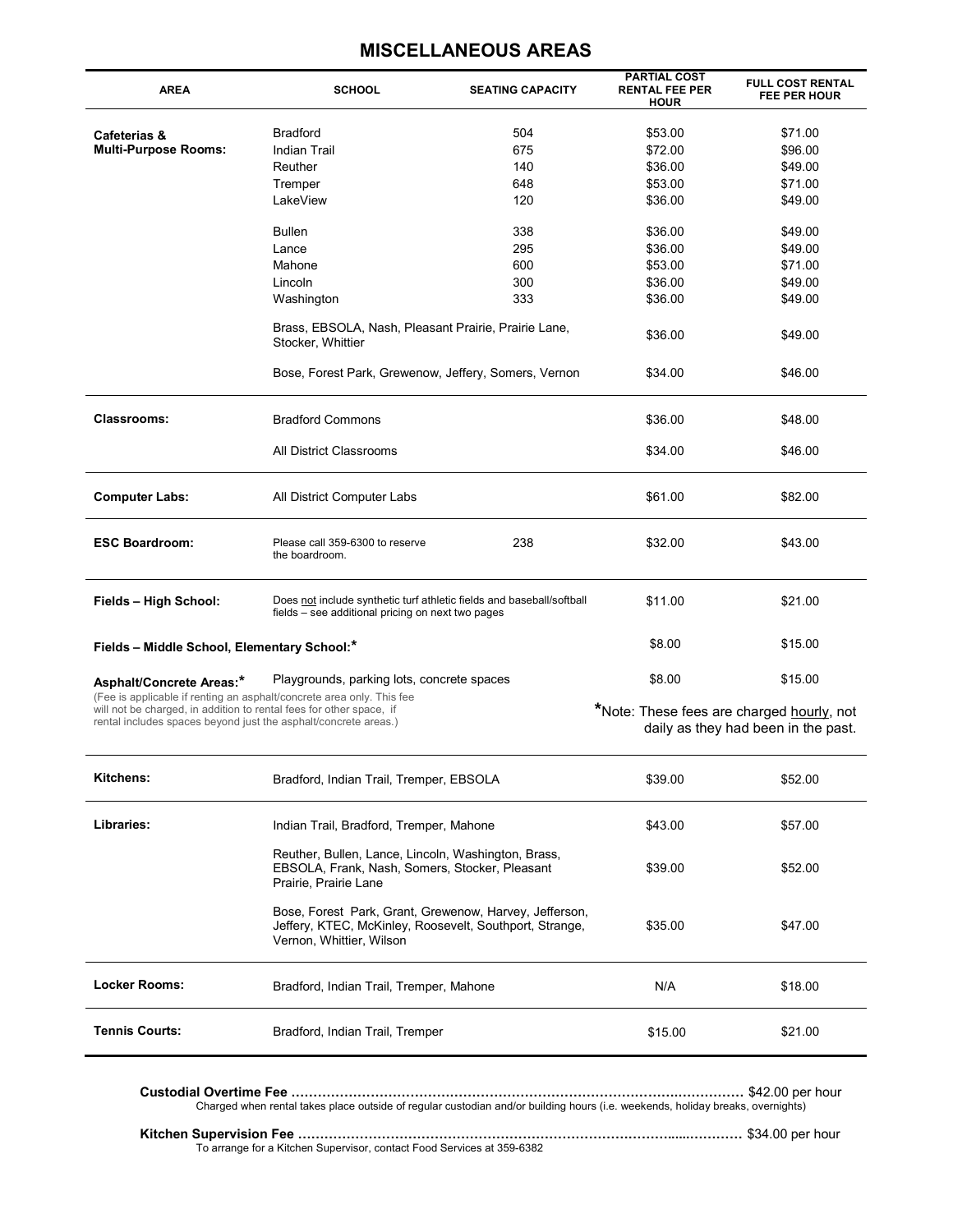#### ATHLETIC TURF FIELD & STADIUM REGULATIONS

In addition to the General Regulations

- 1. Ameche Field, Jaskwhich Field, and Bradford Stadium are available only to established organizations, and are not available to individuals for commercial gain or for political/partisan events.
- 2. Profits resulting from the event are to remain with using organization and are not to be distributed to any individuals.
- 3. Liability: User shall assume full liability for any personal injury or property damage arising in connection with the event. A certificate of liability covering the event is required.
- 4. User agrees to indemnify the School District for any damage to the field or equipment resulting from the event. Repair or replacement shall be made to the satisfaction of the School District.
- 5. Cancellation/Denial of Permits: Vandalism or violation of permit provisions shall be grounds for cancellation of the permit and denial of future permit requests. Permits may be denied if the event is contrary to School Board policy, conflicts with School District schedules, or has the potential of inciting disorder that could be a danger to personnel or property.
- 6. Illegal games of chance are not permitted.
- 7. Facilities are to be used only for the purpose and areas specified on the permit. Transfer of permits is not permitted.
- 8. Possession and/or use of intoxicants, controlled substances, cigarettes, and chewing tobacco is prohibited.
- 9. The use of CHEWING GUM & SUNFLOWER SEEDS ON THE FIELD IS PROHIBITED. Chewing gum is not permitted to be sold in the Concession Stands. Violators of rule #10 & #11 will be subject to an additional \$100.00 cleanup fee and may be denied future access to the athletic fields.
- 10. Sidelines, bleacher areas, concession stands, and outlying areas are to be cleaned by user prior to leaving.
- 11. Appropriate shoes are to be worn on the field. Spectators are not allowed on the field.
- 12. User must check in with Stadium Manager upon arrival and prior to departure at end of rental time.
- 13. Profanity is strongly discouraged by members of teams and spectators at the stadium. Fighting is not allowed; future permits may be denied.
- 14. User is responsible for providing adequate security personnel.
- 15. KUSD has the right of refusal to potential rental groups

#### ATHLETIC TURF FIELD/STADIUM FEES

| <b>Description</b>       | W/O<br>Lights | With<br>Lights | <b>Stadium</b><br><b>Manager</b><br>Fee<br>Per Hour | Custodial<br>Fee<br>Per Hour |
|--------------------------|---------------|----------------|-----------------------------------------------------|------------------------------|
|                          |               |                | \$16.24                                             | \$42.00                      |
| <b>Football Practice</b> | \$104.00      | \$155.00       | Yes                                                 | Yes                          |
| <b>Football Game</b>     | \$466.00      | \$519.00       | Yes                                                 | Yes                          |
| Soccer Practice          | \$104.00      | \$155.00       | Yes                                                 | Yes                          |
| Soccer Game              | \$310.00      | \$362.00       | Yes                                                 | Yes                          |
| <b>Track Practice</b>    | \$104.00      | \$155.00       | Yes                                                 | Yes                          |
| <b>Track Meet</b>        | \$466.00      | \$518.00       | Yes                                                 | Yes                          |
| All Day Events***        | \$932.00      | \$1,035.00     | Yes                                                 | Yes                          |
| Half Day Events****      | \$310.00      | \$362.00       | Yes                                                 | Yes                          |

\*\*\* All Day Events are defined as events lasting longer than five (5) hours, and include music events, soccer tournaments, football or soccer camps, etc.

\*\*\*\*Half Day Events are defined as events lasting five (5) hours or less, and do not fall under the categories listed above.

#### Notes:

An additional permit must be requested in order to use the locker rooms and showers inside Mahone, Indian Trail, Tremper, and Bradford. An additional \$20 permit fee will also be required along with the locker/shower room rental fee (\$18.00 per hour).

For information on using the facilities at Anderson Park (located behind Ameche Field), please contact the City of Kenosha Parks Department (653-4080).



Jaskwhich Field & Grandstand